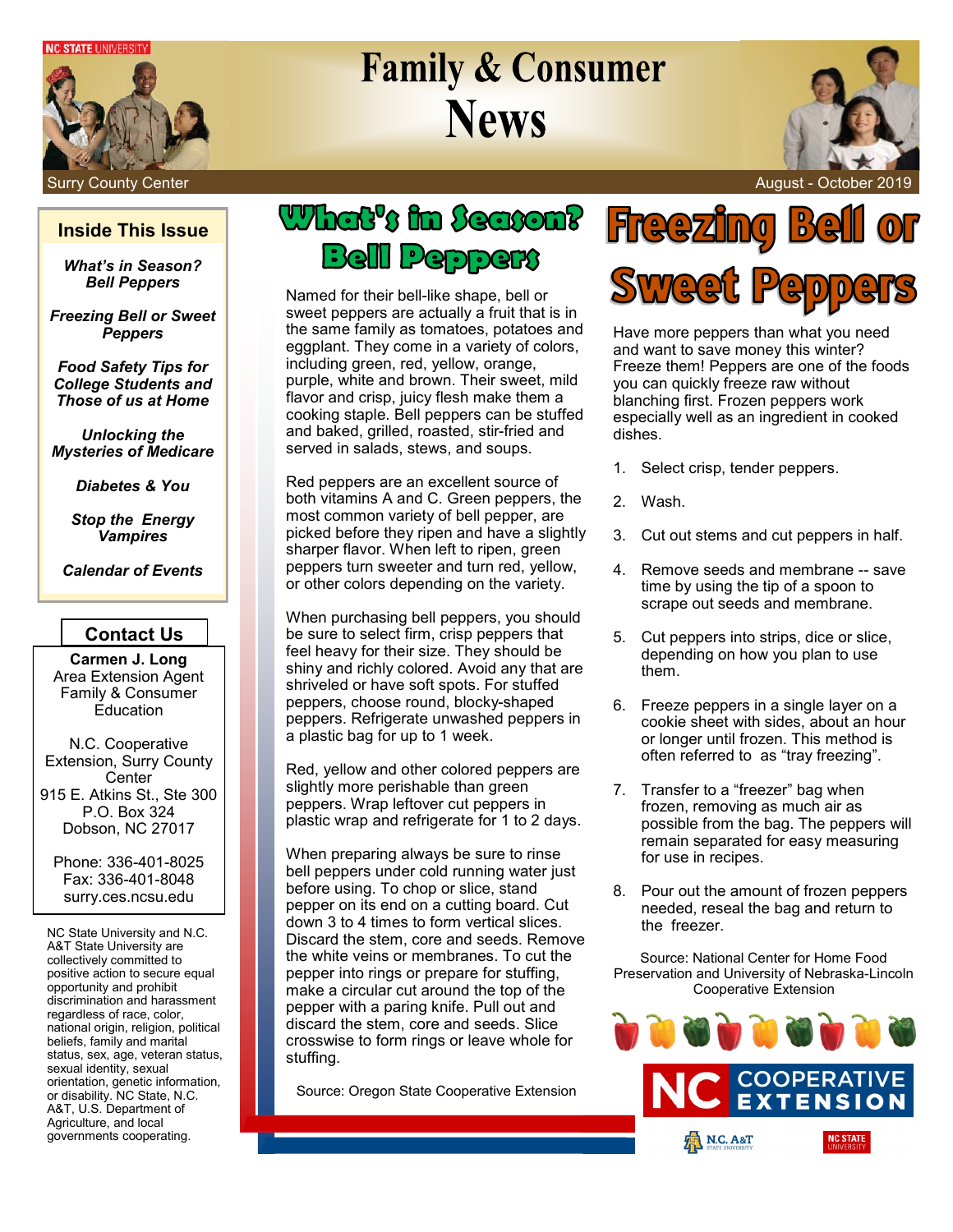# **Food Safety Tips For College Students and** Those of us at Home

When students pack up for college, they take along the basics - clothes, shoes, TV and laptop. Many students will also arrive at school with a microwave oven, minifridge, and other small kitchen appliances. Most students, however, don't know there are food safety considerations when cooking with these appliances.

College students are under a lot of pressure and they often get their meals the quickest and easiest way possible. When it comes to safely preparing meals, many college kids simply don't know what it takes to make the grade in food safety, and may end up with a foodborne illness.

### The [USDA Meat and Poultry Hotline](https://www.fsis.usda.gov/wps/portal/fsis/topics/food-safety-education/get-answers/food-safety-fact-sheets/safe-food-handling/food-safety-tips-for-college-students/!ut/p/a1/jVHRTsIwFP0WH8aL6doxJGCyGLJoBGWELOrYiylbuzUZ7WzvwPn1FpAHDChtmtyee056zi1OcYJTSdeioCC)

receives many calls from parents or students with questions about the handling and storage of food for college kids. Here is a sampling of questions about how to safely cook and prepare foods while away at school.

### **Q: Several slices of pizza have been left out overnight. Is the pizza still safe to eat?**

A. No. Perishable food should never be left out of refrigeration more than 2 hours. This is true even if there are no meat products on the pizza. Foodborne bacteria that may be present on these foods grow fastest in the "Danger Zone" (temperatures between 40 and 140°F. Discard all perishable food left at room temperature longer than 2 hours; 1 hour in air temperatures above 90°F. Use safely refrigerated food in 3 to 4 days; frozen leftovers, 1 to 2 months.

### **Q: When I microwave the food according to the package's instructions, it's still partly frozen. Why doesn't it get hot enough?**

A. In a large building like a dorm, electrical equipment such as computers, toaster-ovens, hair dryers and irons compete for current and

reduce the electrical wattage of a microwave. A community oven that has been used just before you, will cook slower than a cold oven. To compensate, set the microwave for the maximum time given in the instructions. Avoid using an extension cord with the microwave because power is reduced as it flows down the cord. Also, the cord might not be grounded.

Cover foods during cooking. Remember to stir or rearrange food and rotate the dish to eliminate cold sports where harmful bacteria can survive, and to promote more even cooking. Allow for standing time. The food continues to cook during this period. Finally, use a food thermometer to ensure the food reaches the safe internal temperature of 165°F. If the food has not reached that temperature or is not steaming hot, add more cooking time.

### **Q: What containers are safe for microwaving foods?**

A. Glass, ceramic, and plastic utensils labeled for microwave oven use are safe. Microwave plastic wraps, wax paper, cooking bags, parchment paper, and white microwave-safe paper towels should be safe to use. Do not let plastic wrap touch foods during microwaving.

Do not use plastic cold-storage containers such as margarine tubs, take-out containers, whipped topping bowls, and other one-time use containers. The containers can warp or melt, possibly causing harmful chemicals to migrate into the food. Never use thin plastic storage bags, brown paper or plastic grocery bags, newspapers, or aluminum foil in the microwave oven.

For more information, visit [https://](https://www.foodsafety.gov/) [www.foodsafety.gov/,](https://www.foodsafety.gov/) call the USDA Meat and Poultry Hotline at 1-888- MPHotline (1-888-674-6854) or email your question to: [mphotline.fsis@usda.gov.](mailto:mphotline.fsis@usda.gov)

# **Unlocking the Mysteries of Medicare**

Does trying to pick the best Medicare prescription drug plan for you feel like trying to solve a mystery? Do you feel like you have more questions than answers? If so, join our SHIIP volunteers for one of the "Unlocking the Mysteries of Medicare" seminars. There will be fun, fellowship, and free gifts for everyone! We will also try to answer your questions in order to assist you in finding the best plan to fit your needs! Space is limited, pre-registration is required! Call 336-401 -8025 to register!

**October 18, 2019 10:00 am - 12:00 Noon Surry County Resource Center, Mt. Airy**

> **October 25, 2019 10:00 am - 12:00 Noon Pilot Center of SCC**

**November 1, 2019 10:00 am - 12:00 Noon Elkin Center of SCC**





Are you or a loved one living with diabetes? Would you like to learn more about diabetes and try new diabetic friendly recipes? Join us! All classes are held from 12:00 Noon - 1:00 pm and are FREE to attend. Seats are limited. Call 336-401-8025 to register!

**"Building Balanced Smoothies" August 28, 2019 N,C. Cooperative Extension, Dobson**

**"Back to the Basics of Diabetes & Foot Care" September 18, 2019 Reeves Community Center, Mt. Airy**

**"What Can I Eat?" October 9, 2019 N.C. Cooperative Extension, Dobson**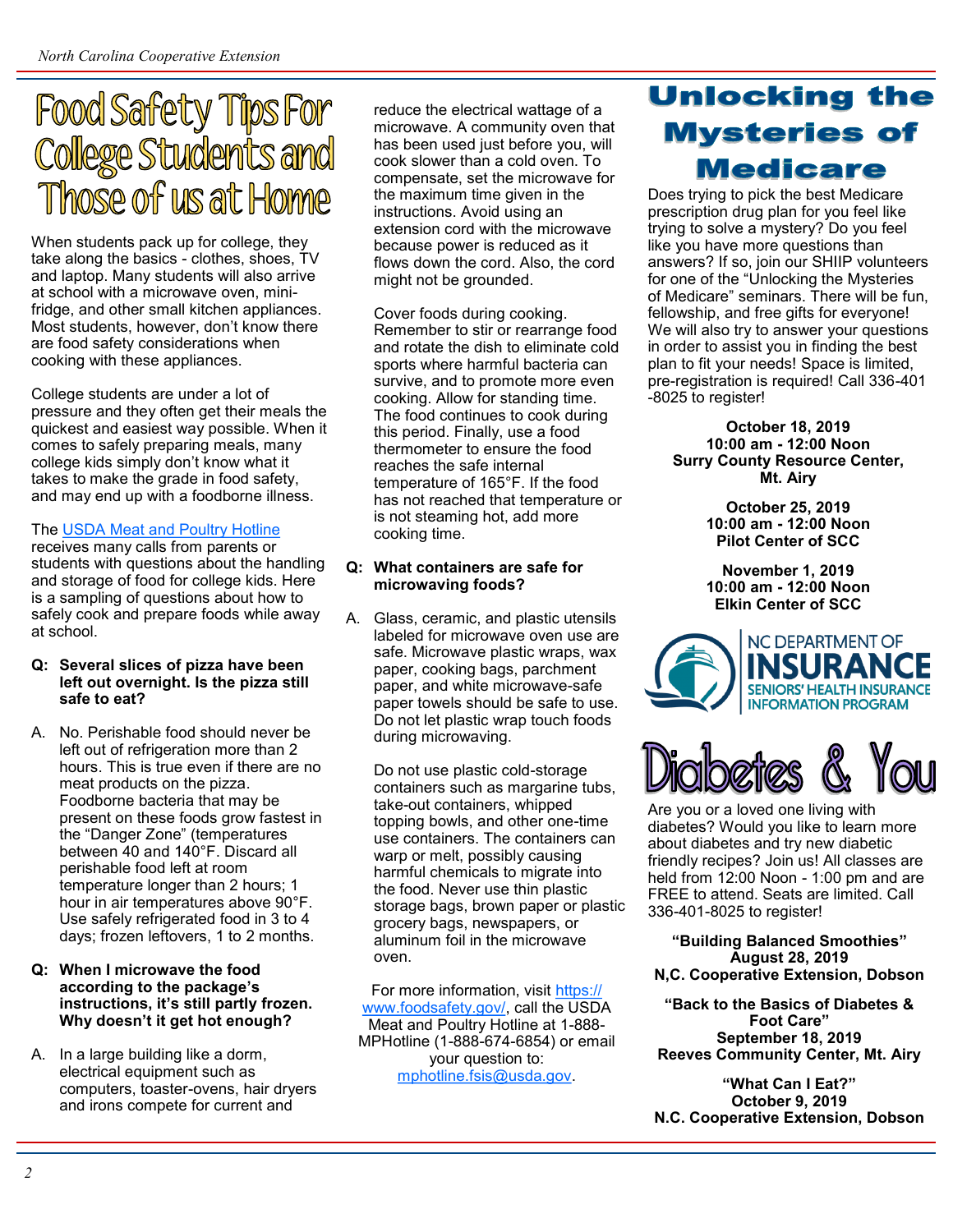

Remember the time when your home had only one TV and a computer was something you only needed at work? These days, most homes have multiple TVs and computers, all connected to various devices such as DVD players, game consoles, external monitors, and printers. While these cool electronics are packed with features that entertain us or help us be more productive, the energy consumed by all these gadgets in our homes can add up to nearly 10% of a household's monthly electric bill! The problem is that many people forget to turn off their devices when they aren't using them, and many electronics even continue to draw power after they've been turned off, wasting energy in the form of "vampire loads".

There is a convenient and low-cost solution. Replacing your conventional power strips with advanced power strips (APS) can help reduce the electricity wasted when these devices are idle, without your having to change the way you normally use your electronics. This would e a great holiday gift idea for those on your list which are a challenge to buy for.

APS are designed primarily for home entertainment centers and home office areas where there are typically many consumer electronics plugged into a power strip, and they work by preventing electronics from drawing power when they are off or not being used. There are a variety of different types of APS to fit different people's needs. For example, if you often fall asleep when watching TV at night, an activity monitor APS can turn everything off for you. Or, if you are always diligent about turning all of your electronics off when you aren't using them but are concerned about the lingering vampire power draw, a masterless APS can make sure that everything is completely off. Investigate your options and select the APS best suited to ward off the energy vampires in your home.

## **CALENDAR OF EVENTS**

### **Seniors' Health Insurance Information Program (SHIIP) Volunteer Quarterly Update**

**August 16, 2019 / 12:00 Noon N.C. Cooperative Extension, Dobson** *If interested in becoming a SHIIP volunteer, call the Extension office at 336-401-8025.*

### **T-Shirt Quilt Workshop**

**August 23, 3019 / 9:00 am - 3:00 pm N.C. Cooperative Extension, Alleghany** *Cost: \$20. Call 336-372-5597 for more information.*

**[Diabetes & You:](https://events.r20.constantcontact.com/register/eventReg?oeidk=a07egcf05v134c1971e&oseq=&c=&ch=) "[Building Balanced Smoothies](https://events.r20.constantcontact.com/register/eventReg?oeidk=a07egcf05v134c1971e&oseq=&c=&ch=)" August 28, 2019 / 12:00 Noon N.C. Cooperative Extension, Dobson**

### **ECA County Council Meeting & Lunch**

**September 9, 2019 / 11:00 am-1:00 pm N.C. Cooperative Extension, Dobson** *Meeting and lunch will be held in the Extension office kitchen. Call 336-401- 8025 to register.*

**[Diabetes You:](https://events.r20.constantcontact.com/register/eventReg?oeidk=a07egdsvwmg9ab57de5&oseq=&c=&ch=) "[Back to the Basics of Diabetes &](https://events.r20.constantcontact.com/register/eventReg?oeidk=a07egdsvwmg9ab57de5&oseq=&c=&ch=)  [Foot Care](https://events.r20.constantcontact.com/register/eventReg?oeidk=a07egdsvwmg9ab57de5&oseq=&c=&ch=)" September 18, 2019 / 12:00 Noon Reeves Community Center, Mt. Airy**

### **"I Found a Quilted Heart Project"**

**September 19, 2019 / 9:15 am Armfield Civic Center, Pilot Mountain** *Sponsored by the Pilot Mountain Achievers ECA Club. These easy to make hearts are a perfect project for the beginner to experienced sewers. There is no cost to attend. Call 336-401-8025 to register.*

### **CPR and First Aid Class**

**September 24 2019 / 1:00 pm-4:00 pm N.C. Cooperative Extension, Dobson** *Cost to be certified is \$25. Spaces are limited.*

**[Diabetes & You:](https://events.r20.constantcontact.com/register/eventReg?oeidk=a07egdsxezi9412eb4a&oseq=&c=&ch=) "[What Can I Eat?](https://events.r20.constantcontact.com/register/eventReg?oeidk=a07egdsxezi9412eb4a&oseq=&c=&ch=)" October 9, 2019 / 12:00 Noon N.C. Cooperative Extension, Dobson**

#### **ServSafe - Food Safety Course and Exam October 14, 15 and 17, 2019**

**N.C. Cooperative Extension, Dobson** *Cost: \$100. For more information, please call the Extension office at 336-401-8025*

**Medicare Prescription Drug Plan and Medicare Advantage Plan Open Enrollment Period October 15 - December 7, 2019**

**[Unlocking the Mysteries of Medicare](https://events.r20.constantcontact.com/register/eventReg?oeidk=a07egh8hkvw70eeaf00&oseq=&c=&ch=) October 18, 2019 / 10:00 am-12:00 Noon Surry County Resource Center, Mt. Airy**

**[Unlocking the Mysteries of Medicare](https://events.r20.constantcontact.com/register/eventReg?oeidk=a07egh8hl2l64e5c76f&oseq=&c=&ch=) October 25, 2019 / 10:00 am-12:00 Noon Pilot Center of SCC, Pilot Mountain**

**Extension and Community Association (ECA) State Council Meeting October 20-23, 2019 Lake Junaluska** *Call 336-401-8025 for more information.*

#### **[Unlocking the Mysteries of Medicare](https://events.r20.constantcontact.com/register/eventReg?oeidk=a07egh8hldobf00c50d&oseq=&c=&ch=) November 1, 2019 / 10:00 am-12:00 Noon Elkin Center of SCC, Elkin**

**ECA Achievement Program - "Hats Off to ECA" Tea Party November 14, 2019 / 3:00 pm** *More details to come.*

*Accommodation Statement: For accommodations for persons with disabilities, contact the Surry County Center at (336) 401- 8025, no later than five business days before the event.*

**Special Note: Registration for events listed in this calendar are required unless otherwise noted. Register by calling (336-401-8025)**